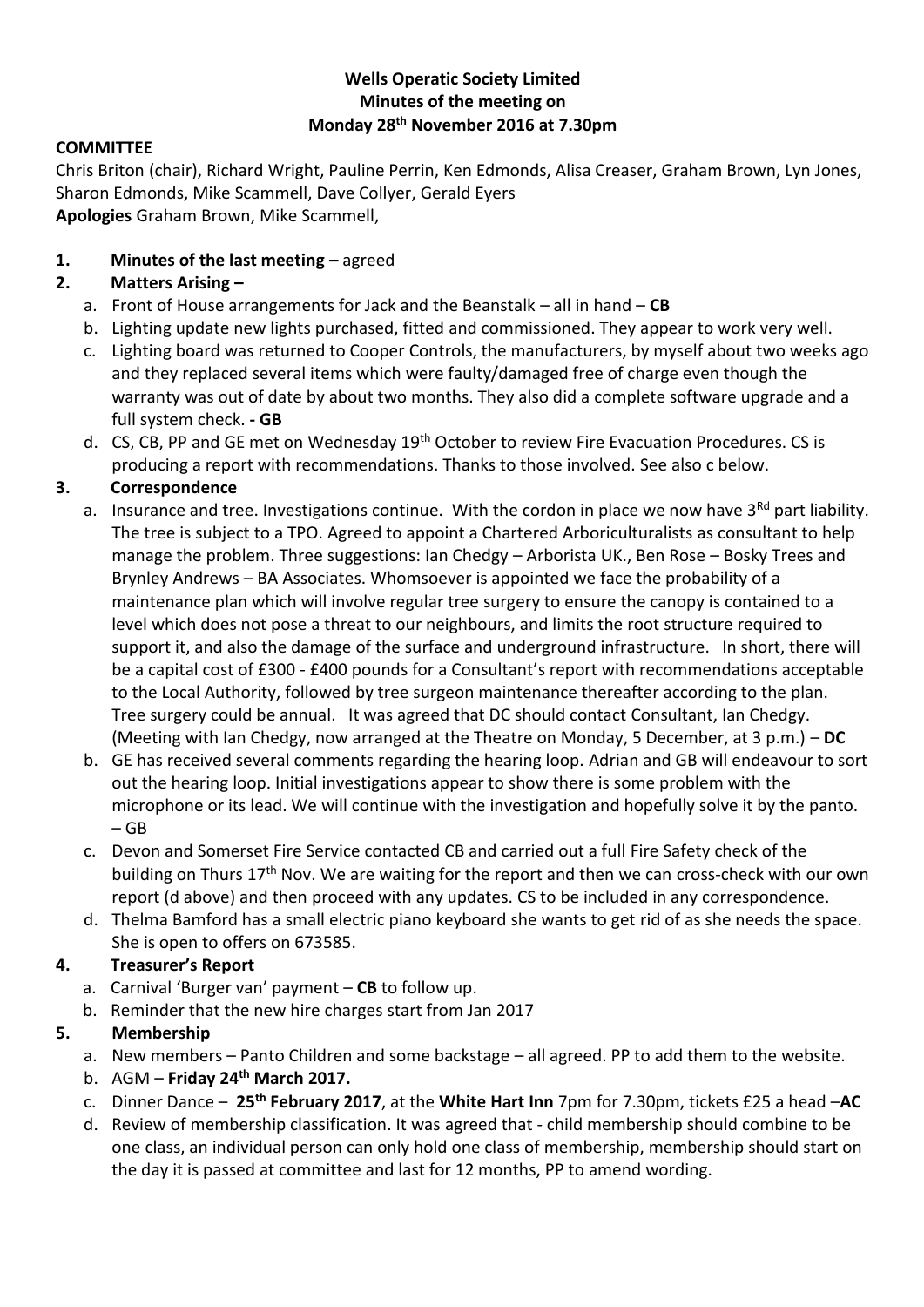*ORDINARY membership, only available to adults, entitles you to vote at any General Meeting, take part in shows, purchase alcoholic drinks at the bar and sign in up to two guests.*

*SOCIAL membership, again only available to adults, entitles you to be involved in shows behind the scenes, to purchase alcoholic drinks at the bar and to sign in up to two guests. I.e. Social members are NOT entitled to vote at General Meetings or act in shows.*

*ASSOCIATE membership, for persons aged 14 to 18, entitles you to take part in a shows. Associate members may purchase alcoholic drinks at the bar from the age of. They may NOT vote at General Meetings.*

*CHILD membership is for children up to the age of 13. Parent/guardian and director permissions are required for each show. The parent/guardian should sign as proposer and the show director should sign as seconder. Child members may NOT vote at General Meetings, purchase alcoholic drinks at the bar or sign in guests.*

*You may also use this form to apply to be a Patron. You may become a Patron in addition to membership.*

*Being a PATRON entitles you to purchase alcoholic drinks at the bar, and apply for two complimentary tickets for the civic performance of our Spring show. Unless membership of the society is also held, Patrons may NOT vote in General Meetings, take part in shows or sign in guests. Applications to become a Patron do not require either a proposer or a seconder. Further information is available from the Patrons Secretary.*

- e. Car Park Stickers **GE –** agreed to produce new ones for 2017
- f. Website update Nick Barlow joined us for this item. It was agreed that  $-$
- Subscriptions payments should be annual, with automatic reminders issued one month and one week before the due date.
- Members will be able to opt in and out of an automatic 'subscription' payment.
- Members will remain on mailing lists unless they choose to unsubscribe.
- When a show is cast, and committee has approved, all tickets will go on sale online immediately. The normal Box Office opening times will remain, however they might be amended according to sales. Publicity, and complimentary tickets will need to be arranged earlier than at present.
- Mail chimp is now ready to use Nick to arrange training (GE, AC, SE, and PP).
- We need a minimum of 3 people to manage the website SE, KE and NB
- The Box Office system will be managed by PP and KE.
- Microsoft Office 365 will be installed on the Box Office computers
- Committee should let Nick have a head and shoulders photo for use on the website.
- Refunds of tickets will not be possible. RW to check the T&C
- Group booking deals 'one free in ten', will not be possible.
- Box office is working well. Panto is about 90% sold, the weaker nights are Tuesday and Wednesday. It is hoped these will pick up later.
- g. Christmas Party Wed 21st Dec 6-9pm Mulled Wine Mince pie and Carol singing- **AC**

## **6. Publicity**

Panto publicity in hand. **KE**

Hand out flyers for forthcoming productions agreed to hand out at the end of the show - **KE**

## **7. Theatre Renovations**

- *a.* Maintenance walk. **GE** *–* committee decided to prioritise work on the flat roof above the dock doors and ask **GE** and Mark to get quotes for the 3 varying options on the flat roof. Then ask **GE** and Mark Wall to review the list and prioritise the maintenance issues perhaps on a scale: 1) priority 2) important 3) less important - for future use of the maintenance walk spreadsheet as an ongoing, workable project. ongoing **GE**
- b. **KE** reminded us of the seating options we looked at last year. £30,000 £58,000 for 200 seats. It would be useful to also look at the layout of the auditorium. Additional research **KE** has sourced a new company (Northern Seating – Manchester based firm), who quoted £20,000 - £27,000 for 200 seats or refurbishing current seats at approx. £11,000 – £14,000– **KE** to investigate further. Looking at further changes possibly as low as £62-85 per seat. Or for more 'replacement' £120-160 each. **KE** to ask for a site visit. Looks promising.
- c. Stage and Pit update **DC –** nothing to report.
- d. Bar lighting **MS - ongoing**
- e. PAT testing **MS- ongoing**
- f. Car Park clear arranged for **Sunday 4th Dec. 10am – DC, RW and CB. AC to send out reminder.**

## **8. Productions/Trifold/Hire**

a. Details and dates for the Mayor's Fundraising events-